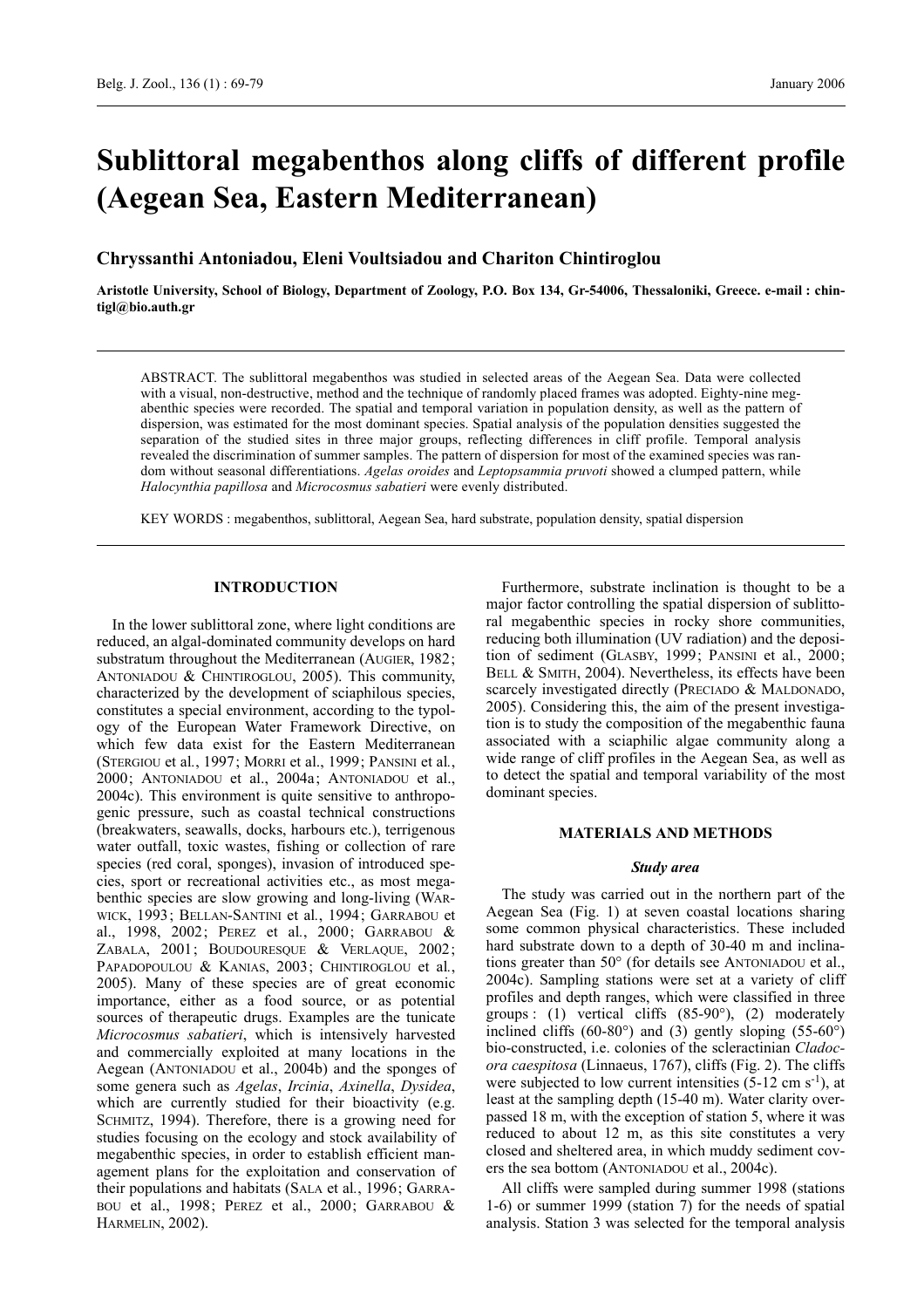because it is sheltered from the N, NE and NW winds that usually blow in this area during winter. Temporal sampling was carried out on a 3-month basis, from summer 1998 to spring 1999 (i.e. July 1998, October 1998, January 1999 and April 1999).



Fig. 1. – Map of the North Aegean Sea indicating sampling stations.



Fig. 2. – Schematic representation of the cliff profiles at the seven sampling stations.

### *Fauna*

Preliminary sampling in all cliffs involved the collection of random qualitative samples with SCUBA diving (3 x 1 hour dives per station at a depth level of 15 to 40 m). All the collected material was identified down to the species level in the laboratory and revealed the presence of a large number of megabenthic species. The most conspicuous and abundant of these species were selected for quantitative investigation : the sponges *Agelas oroides* (Schmidt, 1864), *Axinella cannabina* (Esper, 1794), *Axinella verrucosa* (Esper, 1794), *Chondrosia reniformis* Nardo, 1833, *Diplastrella bistellata* (Schmidt, 1862),

*Dysidea fragilis* (Montagu, 1818), *Ircinia variabilis* (Schmidt, 1862), *Petrosia ficiformis* (Poiret, 1789), the scleractinian *Leptopsammia pruvoti* Lacaze-Duthiers, 1897, the bryozoan *Pentapora fascialis* (Pallas, 1766) and the tunicates *Halocynthia papillosa* (Linnaeus, 1767) and *Microcosmus sabatieri* Roule, 1885. All these species are epibenthic, sessile and large enough to permit a visual, hence non-destructive quantification (WARWICK, 1993; GARRABOU et al., 2002).

#### *Data collection*

Sampling was carried out by SCUBA diving at the same depth range as the preliminary sampling and a nondestructive method was used to obtain data (HISCOCK, 1987; WARWICK, 1993; RHUMOHR, 1995; GARRABOU et al., 2002). To achieve this a combination of *in situ* counting and underwater photography was used. The method of randomly placed frames was employed for the estimation of population density and spatial dispersion of the 12 megabenthic species (ELLIOT, 1971; BAKUS, 1990). The number of individuals contained in 10 frame samples (1 x 1 m each) was recorded (BAKUS, 1990) for the estimation of numerical abundances. In order to estimate the pattern of spatial dispersion, preliminary sampling was performed to detect the optimal quadrate size and number, for each organism. The number of replicates depended on the precision required. For most benthic samples, a standard error ranging between 10 and 20 % is acceptable (BAKUS, 1990). In our case, 3 frames of different dimensions (30 x 30 cm, 50 x 50 cm, 1 x 1 m) were tested. Each frame was placed randomly 10 times and the mean  $(\gamma)$ and variance  $(\sigma)$  were calculated. On the basis of these data, the 30 x 30 cm frame was chosen for the estimation of spatial dispersion ( $\sigma < \chi$ ) for all selected organisms. The number of replicates required was calculated according to the formula proposed by BAKUS (1990).

#### *Data analysis*

In order to check the null hypothesis, stating that population density of each species does not differ significantly spatially (among stations), an ANOVA test (one-way) was carried out. A logarithmic transformation (logx+1) was used to normalize the variance of numerical abundances data (ZAR, 1984). The Fisher PLSD test was used to detect any pair of stations with significantly different abundance.

The data obtained per sampling station were analyzed using hierarchical cluster analysis and multidimensional scaling techniques, based on the Bray-Curtis semimetric distance and log transformed numerical abundances, with PRIMER package (CLARKE & WARWICK, 1994). The significance of the multivariate results was assessed using ANOSIM testing. SIMPER analysis was applied in order to identify the percent contribution of each species to the overall similarity within a site and the dissimilarity among sites (CLARKE & WARWICK 1994). Finally, Morisita's index was calculated to estimate the spatial dispersion of the 12 megabenthic species. This index equals one for a random distribution, is greater than one for a clumped dispersion, and is less than one for a regular dispersion (ELLIOT, 1971). The advantage of Morisita's index is that it does not vary with sample size (BAKUS,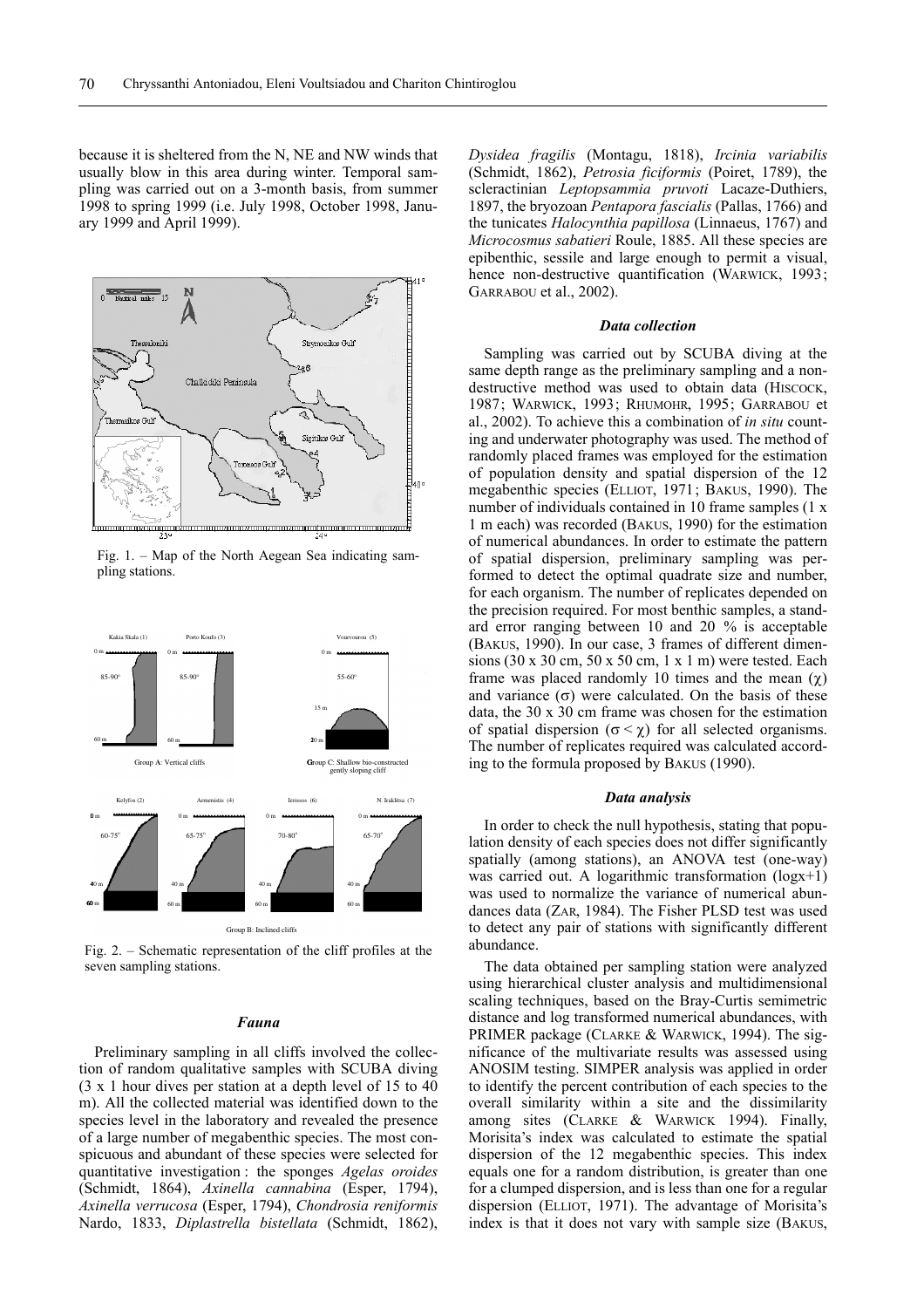1990). A chi-square test was used to determine the significance of deviation from random (ELLIOT, 1971; BAKUS, 1990). All the above techniques were employed both in spatial and temporal analyses.

## **RESULTS**

### **I.** *Spatial Analysis*

Sampling at all sites revealed the presence of 89 megabenthic species : 27 Porifera, 15 Cnidaria, 1 Echiura, 7 Polychaeta, 5 Bryozoa, 15 Mollusca, 5 Crustacea, 11 Echinodermata and 3 Tunicata (Table 1). The cliffs can be classified in three groups with respect to species richness : (1) high richness cliffs (number of species  $> 80$ % of the total number of megabenthic species recorded) as in stations 1 and 3, (2) intermediate richness cliffs (number of species between 50 % and 80 % of the total number of megabenthic species recorded) as in stations 2 and 4, and (3) low richness cliffs (number of species  $\leq 50$ % of the total number of megabenthic species recorded) as in stations 5, 6 and 7.

Population density of each megabenthic species per sampling site is given in Fig. 3. One-way ANOVA test showed that the numerical abundance was not equally distributed in space, for the majority of the species (stations in which a species was absent were not taken into account) (Table 2). The only exceptions were *L. pruvoti* and *M. sabatieri*, which showed an equal dispersion of abundance, although they occurred only at two and five stations respectively. The results of the Fisher PLSD test,

localizing the existing differences are depicted in Fig. 4. For example, *A. oroides* showed significantly decreased abundance at stations 2 and 7, in comparison to the rest of the stations, whereas *A. verrucosa* showed significantly increased abundance at stations 1 and 3 (absent from station 6), in comparison to the rest of the stations (see Fig. 4).

Hierarchical cluster and non-metric MDS indicated, at a similarity level of 65%, three groups of stations (Fig. 5). The performance of a one-way ANOSIM test gave global R : 0.81 at a significance level of  $p<0.1\%$ , indicating a satisfying discrimination of the three groups. Further examination, in order to localize differences among groups by means of a pairwise test, did not reveal any significant variation in R-values between each pair of groups, but it did show the higher similarity of groups A and C. SIMPER analysis showed that in-group similarity in station group B reached 90.4%, while 5 species (*L. pruvoti, A. oroides, D. bistellata, C. reniformis, P. fascialis*) contributed 65% to the average similarity. In-group similarity in station group C reached 80.6%, with 4 species (*A. oroides, D. bistellata, H. papillosa, A. cannabina*) contributing 62%.

Dispersion of the megabenthic species per sampling site (except for the cases where the abundance of a species was too low to permit calculation of Morisita's index) is presented in Table 3. The majority of the species were randomly or evenly dispersed, depending on the variance of abundance.



Fig. 3. – Population density  $(N/m^2)$  of megabenthic species per sampling station (up) and season (down). Values are mean of ten 1m2 plots and error bars represent standard deviation.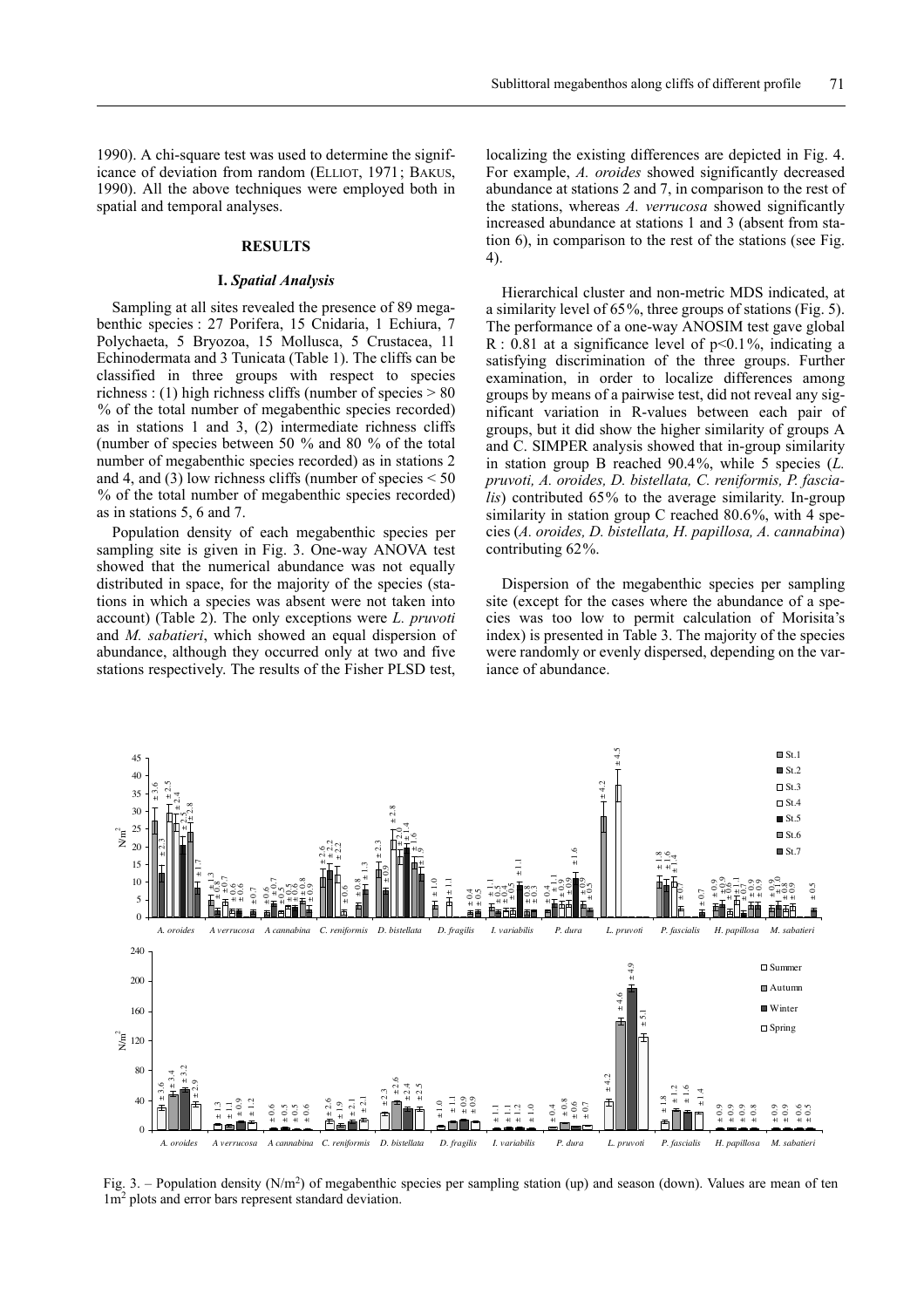

Fig. 4. – Spatial dispersion of log-transformed numerical abundances of megabenthic species showing significant differences among stations. Error bars represent standard deviation.



Fig. 5. – Spatial hierarchical cluster analysis and non-metric multidimensional scaling, calculated from log transformed numerical abundance data.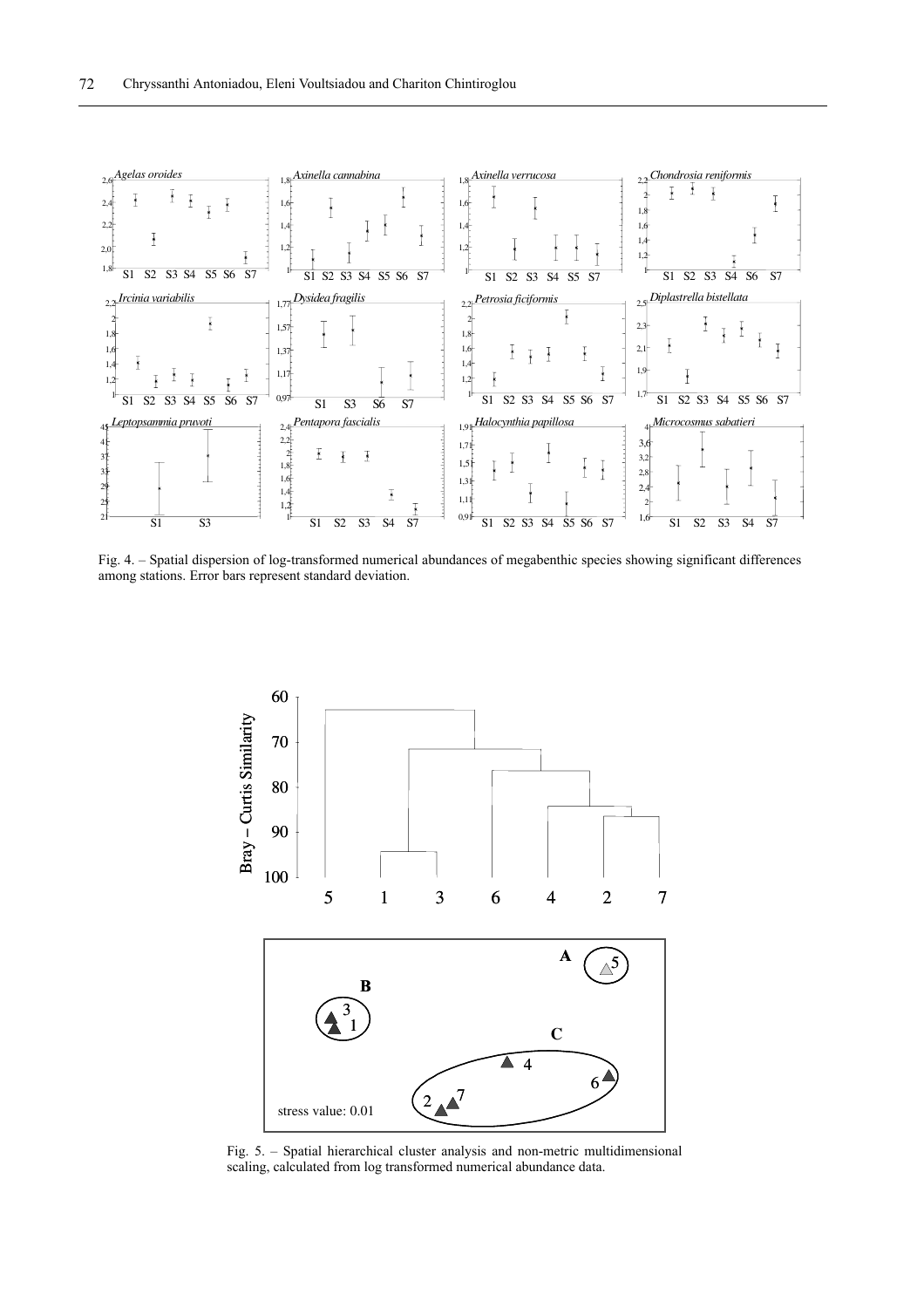List of megabenthic species recorded in the study area.

| <b>Species</b>                                                                         | St. 1            | St. 2            | St.3             | St.4             | St. 5            | St. 6       | St. 7  |
|----------------------------------------------------------------------------------------|------------------|------------------|------------------|------------------|------------------|-------------|--------|
| Porifera                                                                               |                  |                  |                  |                  |                  |             |        |
| Agelas oroides (Schmidt, 1864)<br>Aplysina aerophoba Schmidt, 1862                     | *<br>*           | $\ast$           | *<br>*           | *                | $\ast$<br>$\ast$ | $\ast$      | *      |
| Axinella cannabina (Esper, 1794)                                                       | $\ast$           | $\ast$           | $\ast$           | *                | $\ast$           | $\ast$      | $\ast$ |
| Axinella damicornis (Esper, 1794)                                                      | $\ast$           |                  | *<br>*           | *                |                  |             | \$     |
| Axinella verrucosa (Esper, 1794)<br>Chondrilla nucula Schmidt, 1862                    | $\ast$           | $\ast$<br>$\ast$ | *                | *                | $\ast$<br>$\ast$ | $\ast$      |        |
| <i>Chondrosia reniformis</i> Nardo, 1833                                               | $\ast$           | $\ast$           | *                | *                | $\ast$           | $\ast$      |        |
| Cliona sp.                                                                             |                  | $\ast$           | ×,<br>*          | $\ast$           | $\ast$           | $\ast$      |        |
| Coscinoderma sporadense Voults, Van Soe & Kouk., 1991<br>Crambe crambe (Schmidt, 1862) | $\ast$           | $\ast$           | *                | *                |                  |             |        |
| Diplastrella bistellata (Schmidt, 1864)                                                | $\ast$           | $\ast$           | *                | *                | $\ast$           | $\ast$      |        |
| Dysidea avara (Schmidt, 1862)                                                          | *<br>$\ast$      |                  | *<br>*.          |                  |                  | $\ast$      |        |
| Dysidea fragilis (Montagu, 1818)<br>Erylus euastrum (Schmidt, 1870)                    |                  |                  |                  |                  |                  | $\ast$      |        |
| Halisarca dujardini Johnston, 1842                                                     |                  |                  | *                |                  |                  |             |        |
| <i>Hemimycale collumella</i> (Bowerbank, 1874)                                         | *                | $\ast$           | *                | *<br>*           |                  |             |        |
| Hippospongia communis (Lamarck, 1813)<br><i>Ircinia pausifilamentosa</i> Vacelet, 1961 |                  |                  | *                |                  |                  |             |        |
| <i>Ircinia variabilis</i> (Schmidt, 1862)                                              | $\ast$           | $\ast$           | *                | *                |                  | $\ast$      |        |
| Oscarella lobularis (Schmidt, 1826)                                                    |                  |                  | ×,<br>×.         |                  |                  |             |        |
| Penares helleri (Schmidt, 1864)<br>Petrosia ficiformis (Poiret, 1789)                  | *                | $\ast$           | ×,               | *                |                  | *           |        |
| Sarcotragus muscarum Schmidt, 1862                                                     |                  |                  | ×                |                  |                  |             |        |
| Sarcotragus spinosulus Schmidt, 1862                                                   | $\ast$<br>$\ast$ |                  | *                | *                |                  |             |        |
| Spongia officinalis Linnaeus, 1759<br>Spongia nitens (Schmidt, 1862)                   |                  | $\ast$           | *<br>*           | *                |                  |             |        |
| Stryphnus mucronatus (Schmidt, 1868)                                                   | *                |                  | *                | *                |                  |             |        |
|                                                                                        |                  |                  |                  |                  |                  |             |        |
| Cnidaria<br>Aiptasia mutabilis (Gravenhorst, 1831)                                     |                  |                  | *                | *                |                  |             |        |
| <i>Alcyonium palmatum Pallas, 1766</i>                                                 | *                |                  |                  |                  |                  |             |        |
| <i>Balanophyllia europaea</i> (Risso, 1826)                                            | $\ast$           | $\ast$           | *                | *                |                  |             |        |
| Calliactis parasitica (Couch, 1838)<br>Caryophyllia smithii Stokes and Broderip, 1828  | *                |                  | *                | *                |                  |             |        |
| Cerianthus membranaceus (Spallanzani, 1784)                                            | $\ast$           | *                | *                | *                |                  |             |        |
| Cladocora caespitosa (Linnaeus, 1767)                                                  | $\ast$           | $\ast$           | ×,<br>*          | *<br>*           | $\ast$           |             |        |
| Condylactis aurantiaca (DelleChiaje, 1825)<br>Cotylorhiza tuberculata (Macri, 1778)    | $\ast$           | $\ast$           | ÷                | *                |                  |             |        |
| Eunicella cavolinii (Koch, 1887)                                                       |                  |                  | ÷                |                  |                  |             |        |
| Eunicella singularis (Esper, 1791)                                                     | *                | $\ast$           | *<br>*           | *                |                  |             |        |
| Eunicella verrucosa (Pallas, 1766)<br>Leptopsammia pruvoti Lacaze-Duthiers, 1897       |                  | $\ast$           | *                | *                |                  |             |        |
| <i>Parazoanthus axinellae</i> (Schmidt, 1862)                                          | $\ast$           | $\ast$           | *                | $\ast$           | $\ast$           |             |        |
| Paramuricea clavata (Risso, 1826)                                                      |                  |                  | *                |                  |                  |             |        |
| Echiura                                                                                |                  |                  |                  |                  |                  |             |        |
| Bonellia viridis Rolando, 1821                                                         | $\ast$           | $\ast$           | $\ast$           | *                |                  |             |        |
| Polychaeta                                                                             |                  |                  |                  |                  |                  |             |        |
| Arenicola marina (Linnaeus, 1758)                                                      |                  |                  |                  |                  |                  |             |        |
| <i>Hermodice carunculata</i> (Pallas, 1776)<br>Myxicola infundibulum (Renier, 1804)    |                  |                  | *<br>*           | *                |                  |             |        |
| <i>Protula</i> sp                                                                      |                  | *                |                  | $\ast$           |                  |             |        |
| <i>Sabella pavonina</i> Savignyi, 1820                                                 |                  |                  |                  |                  |                  |             |        |
| <i>Serpula</i> sp.<br>Spirographis spallanzanii (Viviani, 1805)                        | *<br>$\ast$      | *<br>$\ast$      | $\ast$<br>*      | *<br>$\ast$      | $\ast$           | $\ast$      |        |
|                                                                                        |                  |                  |                  |                  |                  |             |        |
| <b>Bryozoa</b><br>Bugula sp.                                                           | *                | $\ast$           | *                | *                | $\ast$           | $\ast$      |        |
| Myriapora truncata (Pallas, 1766)                                                      | $\ast$           |                  | *                |                  |                  |             |        |
| Pentapora fascialis (Pallas, 1766)                                                     | $\ast$           | $\ast$           | $\ast$           | $\ast$           |                  |             |        |
| Sertella septentrionalis Harmer, 1933<br>Smittina sp.                                  | *<br>$\ast$      | $\ast$           | $\ast$<br>*      | $\ast$<br>$\ast$ |                  |             |        |
|                                                                                        |                  |                  |                  |                  |                  |             |        |
| Mollusca                                                                               | *                |                  |                  |                  |                  |             |        |
| <i>Aplysia</i> sp.<br>Charonia seguenziae Aradas et Benoit, 1876                       |                  | $\ast$           |                  |                  |                  |             |        |
| Coryphella lineata (Loven, 1846)                                                       | *                | $\ast$           | $\ast$           | *                |                  |             |        |
| Discodoris atromaculata Bergh, 1880<br>Flabellina affinis (Gmelin, 1791)               | $\ast$<br>$\ast$ | $\ast$<br>$\ast$ | $\ast$<br>*      | $\ast$<br>*      | $\ast$<br>$\ast$ | *<br>$\ast$ |        |
| Halliotis tuberculata Linnaeus, 1758                                                   | $\ast$           | $\ast$           | $\ast$           | $\ast$           | $\ast$           | $\ast$      |        |
| <i>Hypselodoris</i> sp.                                                                | $\ast$           |                  | $\ast$           |                  |                  |             |        |
| Janolus cristatus (DelleChiaje, 1841)                                                  | $\ast$           |                  | $\ast$           | *                |                  |             |        |
| Lima sp.<br>Luria lurida (Linnaeus, 1758)                                              | $\ast$           | *                | $\ast$           | *                | *                | *           |        |
| Octopus vulgaris Cuvier, 1797                                                          | $\ast$           | $\ast$           | *                | *                | $\ast$           | $\ast$      |        |
| Ostrea edulis Linnaeus, 1758                                                           | $\ast$<br>*      | $\ast$           | $\ast$<br>$\ast$ | $\ast$<br>*      | $\ast$           | $\ast$      |        |
| Pinna nobilis Linnaeus, 1758<br>Sepia officinalis Linnaeus, 1758                       |                  | $\ast$           | *                | *                |                  |             |        |
| <i>Spondylus gaederopus</i> Linnaeus, 1758                                             | $\ast$           | $\ast$           | $\ast$           | $\ast$           |                  |             |        |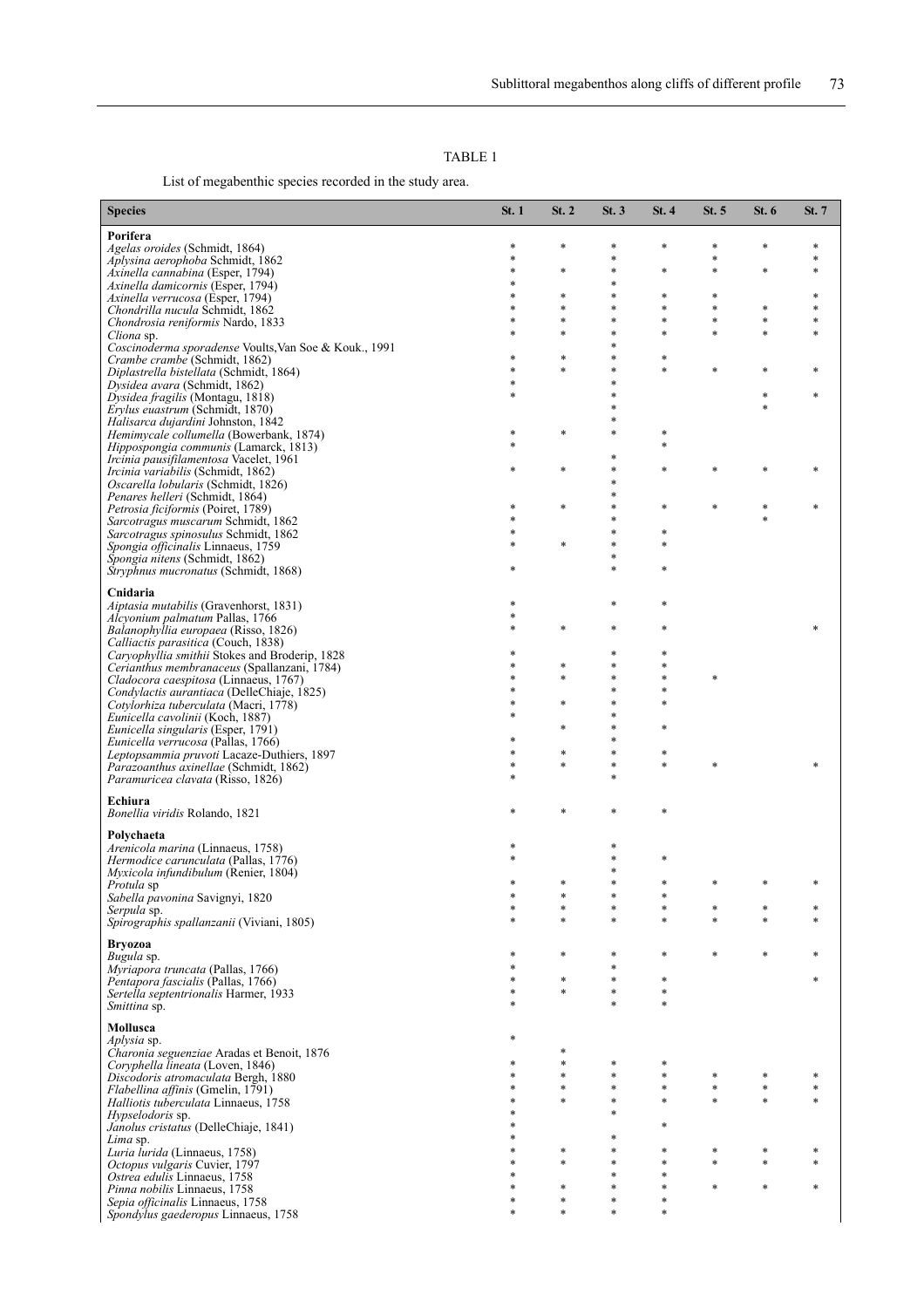List of megabenthic species recorded in the study area.

| <b>Species</b>                                         | St.1   | St. 2       | St.3   | St.4        | St. 5  | St. 6  | St. 7 |
|--------------------------------------------------------|--------|-------------|--------|-------------|--------|--------|-------|
| Decapoda                                               |        |             |        |             |        |        |       |
| Dardanus calidus (Risso, 1827)                         |        |             |        | *           |        |        |       |
| Dromia personata (Linnaeus, 1758)                      | $\ast$ | *           |        | $\ast$      |        | *      |       |
| Gallathea strigosa (Linnaeus, 1767)                    | $\ast$ | $\ast$      | $\ast$ | *           | *      | *      |       |
| Homarus gammarus (Linnaeus, 1758)                      |        |             |        |             |        |        |       |
| Palinurus elephas (Fabricius, 1787)                    | $\ast$ | *           | $\ast$ | *           |        |        |       |
| Echinodermata                                          |        |             |        |             |        |        |       |
| Antedon mediterraneum (DeLamarck, 1816)                | *      | *           |        | *           |        | *      |       |
| Centrostephanus longispinus (Philippi, 1845)           | *      |             |        | *           |        |        |       |
| Echinaster sepositus (Retzius, 1783)                   |        | *           |        | *           | *      | *      |       |
| Hacelia attenuata Gray, 1840                           |        | *           |        | *           | $\ast$ | $\ast$ |       |
| Holothuria forskali DelleChiaje, 1823                  |        | *           |        | *           |        |        |       |
| Marthasterias glacialis (Linnaeus, 1758)               |        | $\ast$      |        | *           | *      | *      |       |
| Ophidiaster ophidianus (DeLamarck, 1816)               |        |             |        | *           |        |        |       |
| Ophiothrix fragilis (Abildgaard, in O.F. Muller, 1789) | $\ast$ | *           | *      | *           | *      | *<br>* |       |
| Sphaerechinus granularis (DeLamarck, 1816)             | $\ast$ | *<br>$\ast$ | *      | *<br>$\ast$ | $\ast$ | *      |       |
| Paracentrotus lividus DeLamarck, 1816                  | *      |             |        | *           |        |        |       |
| Peltaster placenta (J.Muller & Troschel, 1842)         |        |             |        |             |        |        |       |
| Tunicata                                               |        |             |        |             |        |        |       |
| Clavelina lepadiformis Muller, 1776                    | *      |             | *      |             |        |        |       |
| Halocynthia papillosa (Linnaeus, 1767)                 |        | $\ast$      |        | *           | *      | *      |       |
| Microcosmus sabatieri Roule, 1885                      | $\ast$ | *           | *      | *           |        |        |       |

## TABLE 2

One-way ANOVA values (F, p) testing for differences among sites.

|                         | <b>Spatial</b> |       |  |  |  |  |
|-------------------------|----------------|-------|--|--|--|--|
| <b>Species</b>          | F              | p     |  |  |  |  |
| Agelas oroides          | 28.79          | 0.000 |  |  |  |  |
| Axinella verrucosa      | 10.41          | 0.000 |  |  |  |  |
| Axinella cannabina      | 10.26          | 0.000 |  |  |  |  |
| Chondrosia reniformis   | 45.22          | 0.000 |  |  |  |  |
| Diplastrella bistellata | 12.14          | 0.000 |  |  |  |  |
| Dysidea fragilis        | 7.60           | 0.000 |  |  |  |  |
| Ircinia variabilis      | 23.39          | 0.000 |  |  |  |  |
| Petrosia ficiformis     | 23.39          | 0.000 |  |  |  |  |
| Leptopsammia pruvoti    | 1.74           | 0.200 |  |  |  |  |
| Pentapora fascialis     | 45.01          | 0.000 |  |  |  |  |
| Halocynthia papillosa   | 5.69           | 0.000 |  |  |  |  |
| Microcosmus sabatieri   | 2.32           | 0.070 |  |  |  |  |

# TABLE 3

Spatial pattern of dispersion of megabenthic species;  $\chi$  is the mean,  $\sigma$  the variance, N the number of frames required, D the acceptable error, I Morisita's index,  $x^2$  and d are parameters from a chi-square test, at 95% confidence level.

| <b>Station</b> | χ    | $\sigma$ | N              | D                     | T    | $\mathbf{x}^2$ | d                        | <b>Pattern of</b><br><b>Dispersion</b> |
|----------------|------|----------|----------------|-----------------------|------|----------------|--------------------------|----------------------------------------|
|                |      |          |                | <b>Agelas oroides</b> |      |                |                          |                                        |
| St.1           | 3,40 | 2,28     | 72             | 10                    | 1,48 | 108,550        | 2,81                     | clumped                                |
| St.2           | 2,80 | 2,25     | 64             | 10                    | 1,35 | 113,900        | 3,91                     | clumped                                |
| St.3           | 2,94 | 2,28     | 78             | 10                    | 1,26 | 136,150        | 4,14                     | clumped                                |
| St.4           | 2,92 | 2,37     | 66             | 10                    | 1,28 | 125,030        | 4,46                     | clumped                                |
| St.5           | 2,48 | 1,01     | 20             | 10                    | 1,07 | 7,720          | ۰                        | even                                   |
| St.6           | 3,08 | 2,44     | 66             | 10                    | 1,32 | 125,640        | 4,49                     | clumped                                |
| St.7           | 2,28 | 0,68     | 10             | 10                    | 1,14 | 1,850          | $\overline{\phantom{a}}$ | even                                   |
|                |      |          |                | Axinella cannabina    |      |                |                          |                                        |
| St.1           | 1,14 | 0,37     | 10             | 10                    | 1,12 | 1,200          | $\overline{\phantom{a}}$ | even                                   |
| St.2           | 1,25 | 0,34     | $\overline{7}$ | 10                    | 1,15 | 0,647          | $\overline{\phantom{a}}$ | even                                   |
| St.3           | 1,10 | 0,90     | 16             | 20                    | 1,22 | 11,780         | ۰                        | random                                 |
| St.4           | 1,42 | 0,87     | 17             | 15                    | 1,34 | 8,520          | ۰                        | random                                 |
| St.5           | 1,33 | 0,33     | 10             | 10                    | 1,21 | 0,736          |                          | even                                   |
| St.6           | 1,44 | 0,27     | 6              | 10                    | 1,25 | 0.253          | ۰                        | even                                   |
| St.7           | 2,78 | 2,26     | 23             | 15                    | 1,28 | 40,690         | ۰                        | clumped                                |
|                |      |          |                | Axinella verrucosa    |      |                |                          |                                        |
| St.1           | 1,86 | 0,90     | 38             | 15                    | 1,23 | 16,110         | $\overline{\phantom{a}}$ | random                                 |
| St.3           | 1,26 | 0,68     | 23             | 15                    | 1,29 | 8,070          | ۰                        | random                                 |
| St.5           | 1,30 | 0,23     | 12             | 10                    | 0,99 | 0,447          |                          | even                                   |
| St.7           | 1,37 | 0,26     | 4              | 10                    | 1,15 | 0,156          |                          | random                                 |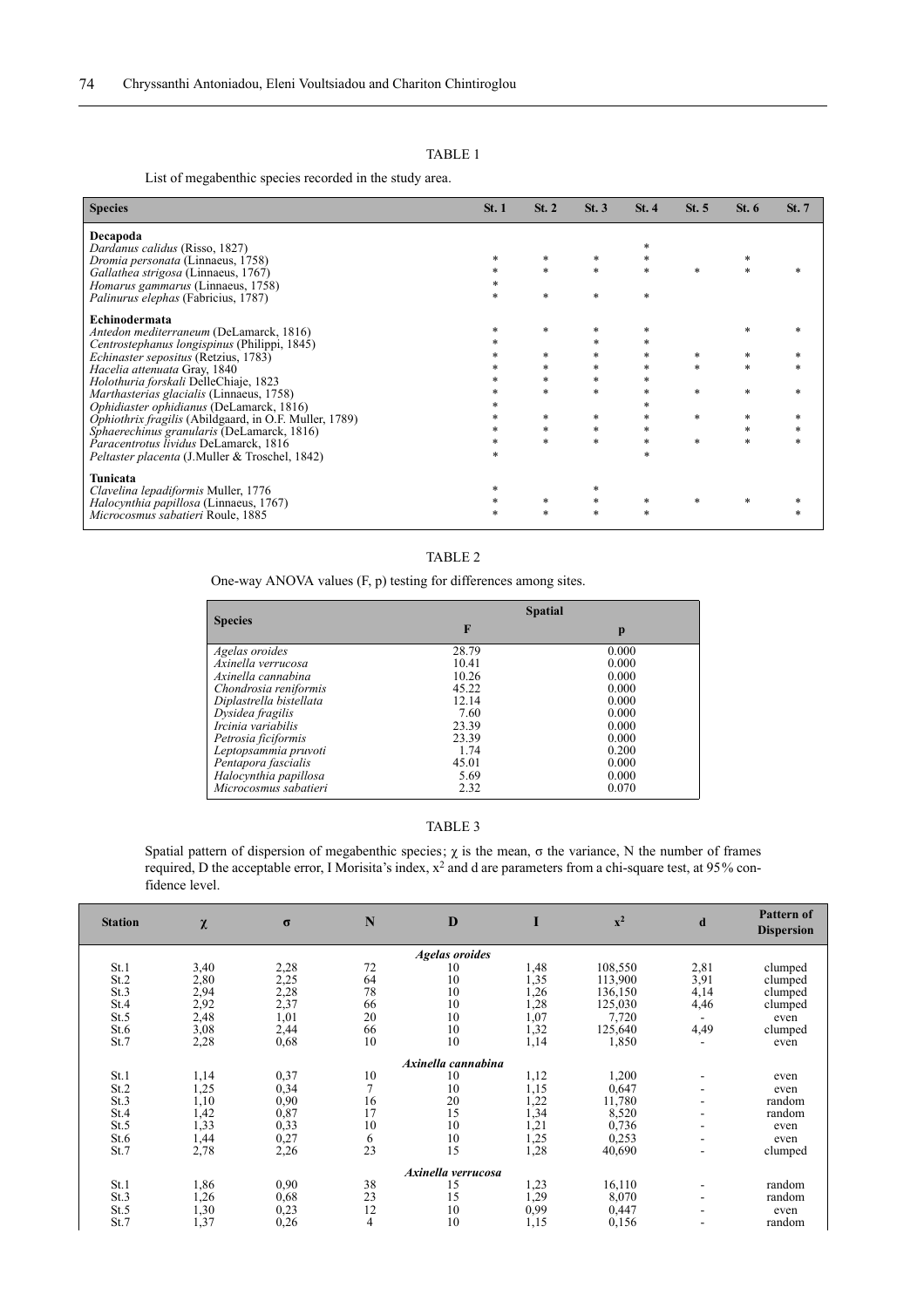Spatial pattern of dispersion of megabenthic species;  $\chi$  is the mean,  $\sigma$  the variance, N the number of frames required, D the acceptable error, I Morisita's index,  $x^2$  and d are parameters from a chi-square test, at 95% confidence level.

| <b>Station</b> | $\pmb{\chi}$ | $\sigma$     | ${\bf N}$       | D                       | I                | $\mathbf{x}^2$  | $\mathbf d$ | Pattern of<br><b>Dispersion</b> |
|----------------|--------------|--------------|-----------------|-------------------------|------------------|-----------------|-------------|---------------------------------|
|                |              |              |                 | Diplastrella bistellata |                  |                 |             |                                 |
| St.1           | 2.92         | 1,43         | 42              | 10                      | 1,24             | 32,780          | 0,54        | random                          |
| St.2           | 1,26         | 0.69         | 23              | 15                      | 1,29             | 8,110           |             | random                          |
| St.3           | 2.55         | 1,43         | $\overline{81}$ | 10                      | 1,31             | 89,720          | 0,73        | random                          |
| St.4           | 2,10<br>2,23 | 0,87<br>1,12 | 18              | 10<br>10                | $1,02$<br>$1,25$ | 6,127<br>16,370 |             | even                            |
| St.5<br>St.6   | 3,28         | 2,98         | 30<br>82        | 10                      | 1,25             | 219,300         | 8,26        | random<br>clumped               |
| St.7           | 3,00         | 1,75         | 15              | 15                      | 1,22             | 14,290          |             | random                          |
|                |              |              |                 | Dysidea fragilis        |                  |                 |             |                                 |
| St.1           | 1,83         | 0,93         | 35              | $1\overline{5}$         | 1,26             | 16,910          | 2,60        | random                          |
| St.3           | 1,55         | 0,82         | 30              | 15                      | 1,28             | 8,250           |             | random                          |
|                |              |              |                 | Chondrosia reniformis   |                  |                 |             |                                 |
| St.1           | 3,03         | 1,62         | 12              | 15                      | 1,28             | 71,020          | 0,83        | random                          |
| St.2           | 3,88         | 2,11         | 13              | 15                      | 1,11             | 13,700          |             | random                          |
| St.3           | 1,79         | 0,90         | 37              | 15                      | 1,22             | 15,900          | 2,86        | random                          |
| St.7           | 3,34         | 1,45         | 47              | 10                      | 1,24             | 32,890          | 1,53        | random                          |
|                |              |              |                 | Ircinia variabilis      |                  |                 |             |                                 |
| St.1           | 1,42         | 0,45         | 12              | 10                      | 1,24             | 1,136           |             | even                            |
| St.5           | 1,75         | 0,59         | 12              | 10                      | 1,16             | 2,188           |             | even                            |
|                |              |              |                 | Petrosia ficiformis     |                  |                 |             |                                 |
| St.1           | 1,60         | 0.80         | $\frac{25}{15}$ | $10^{\circ}$            | 1,21             | 10,000          |             | random                          |
| St.2<br>St.3   | 1,55<br>1,03 | 0,91<br>0,69 | 20              | 15<br>15                | 1,27             | 8,010           |             | random                          |
| St.4           | 1,47         | 0,93         | 40              | 10                      | $1,19$<br>$1,32$ | 8,970<br>22,900 |             | random<br>random                |
| St.5           | 4,25         | 4,14         | 43              | 15                      | 1,22             | 169,370         | 9,29        | clumped                         |
| St.6           | 1,60         | 0,48         | 9               | 10                      | 1,13             | 1,152           |             | even                            |
| St.7           | 1,33         | 0,25         | $\overline{4}$  | 10                      | 1,14             | 0,140           |             | even                            |
|                |              |              |                 | Leptopsammia pruvoti    |                  |                 |             |                                 |
| St.1           | 5.95         | 3,57         | 44              | 10                      | 1,35             | 92,100          | 4,24        | clumped                         |
| St.3           | 9,54         | 6,58         | 71              | 10                      | 1,47             | 317,680         | 13,30       | clumped                         |
|                |              |              |                 | Pentapora fascialis     |                  |                 |             |                                 |
| St.1           | 2,89         | 1,74         | 47              | 10                      | 1,36             | 48,190          | 0,17        | random                          |
| St.2           | 1,73         | 0.64         | 14              | 10                      | 1,16             | 3,154           |             | even                            |
| St.3           | 1.98         | 1,07         | 54              | 10                      | 1,29             | 30,640          | $-2,51$     | random                          |
|                |              |              |                 | Halocynthia papillosa   |                  |                 |             |                                 |
| St.1           | 1,34         | 0,47         | 12              | 10                      | 1,17             | 1,970           |             | even                            |
| St.2           | 1.80         | 0,70         | 15<br>10        | 10                      | 1,21<br>1,10     |                 |             | even                            |
| St.3<br>St.4   | 1,14<br>1,42 | 0,37<br>0,41 | $\,8\,$         | 10<br>10                | 1,19             | 1,200<br>0,830  |             | even<br>even                    |
| St.5           | 1,33         | 0,26         | 6               | 10                      | 1.14             | 0,254           |             | even                            |
| St.6           | 1,25         | 0,31         | $\tau$          | 10                      | 1,23             | 0.462           | ÷,          | even                            |
| St.7           | 2,78         | 2,26         | 23              | 15                      | 1,28             | 40,690          |             | clumped                         |
|                |              |              |                 | Microcosmus sabatieri   |                  |                 |             |                                 |
| St.1           | 1,13         | 0,35         | 10              | 10                      | 1,21             | 1,081           |             | even                            |
| St.2           | 1,61         | 0,59         | 13              | 10                      | 1,23             | 2,801           |             | even                            |
| St.3           | 1,30         | 0,48         | 13              | 10                      | 1,13             | 2,126           |             | even                            |
| St.4           | 1,54         | 0,60         | 11              | 10                      | 1,20             | 2,330           |             | even                            |
| St.7           | 1,25         | 1,25         | 8               | 10                      | 1,31             | 0,256           | ٠           | even                            |

## **II.** *Temporal Analysis*

Most species showed small-scale fluctuations in temporal variability in population density values (Fig. 3), with the exception of the anthozoan *L. pruvoti* and in a lesser degree the sponge *A. oroides*. Non-metric MDS (Fig. 6) indicated the grouping of autumn, winter and spring samples, while summer was separated at a similarity level of about 60%. One-way ANOSIM gave global R : 1 at a significance level of  $p<0.1\%$ , thus confirming the above discrimination. SIMPER analysis showed that the average similarity of the 3-seasons group reached 86.8%, while 3 species (*L. pruvoti, A. oroides, P. fascia-* *lis*) contributed 85% to it. Alike, the average dissimilarity between the 3-seasons group and summer reached 32.2%, while the same three species contributed 85% to the dissimilarity.

The dispersion of megabenthic species per season is given in Table 4. Most species did not show seasonal changes in the pattern of dispersion, with the exception of *A. cannabina*, which showed an even dispersion during winter. This change was related to a decrease in variance value, while population density was practically stable throughout the year.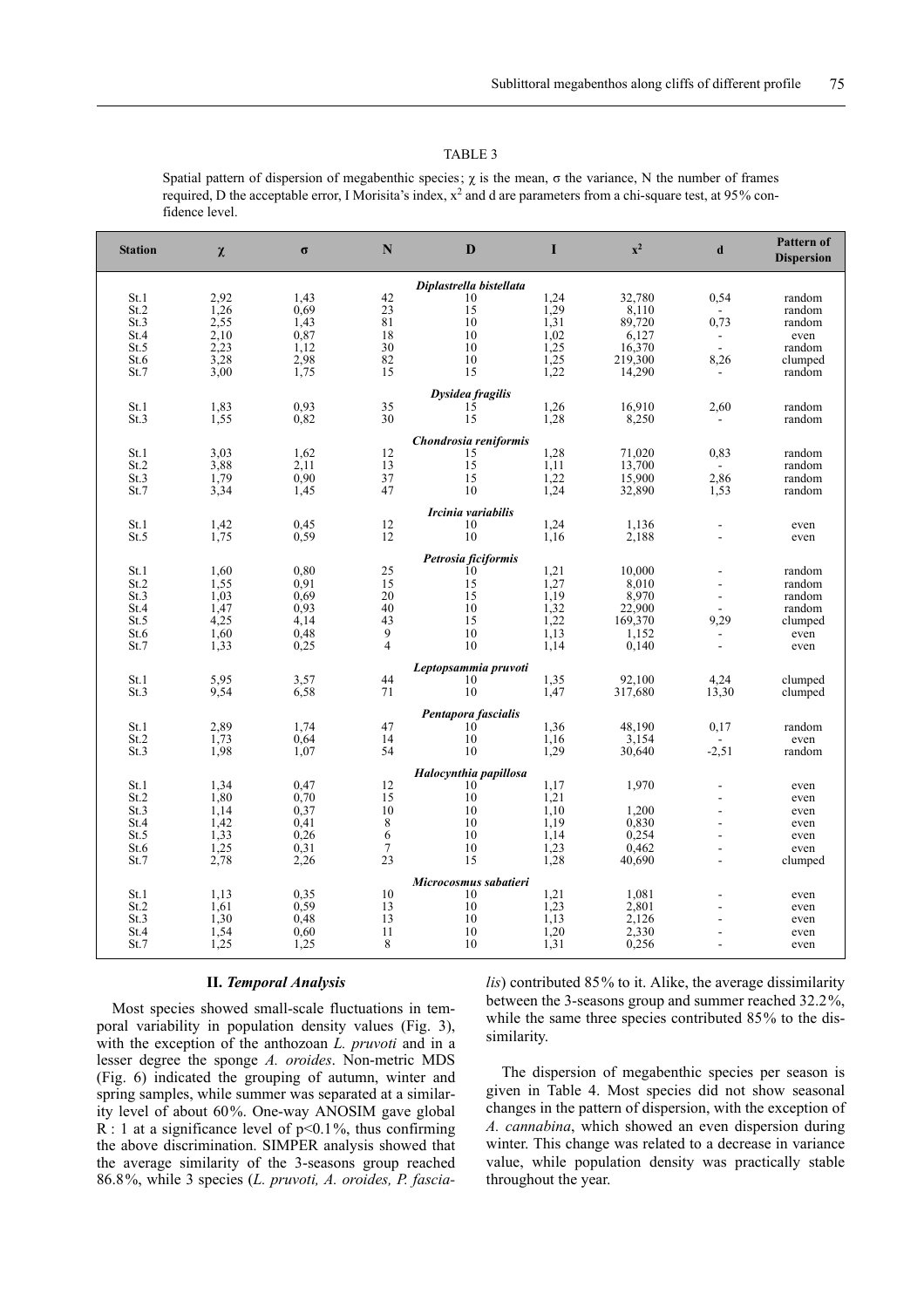

Fig. 6. – Temporal non-metric multidimensional scaling, calculated from numerical abundance data for station 3.

Seasonal pattern of dispersion of megabenthic species at St.3;  $\chi$  is the mean,  $\sigma$  the variance, N the number of frames required, D the acceptable error, I Morisita's index,  $x^2$  and d are parameters from a chi square test, at 95% confidence level.

| <b>Station</b> | $\chi$ | $\sigma$ | N   | D                       | I    | $x^2$  | d              | <b>Pattern of</b><br><b>Dispersion</b> |
|----------------|--------|----------|-----|-------------------------|------|--------|----------------|----------------------------------------|
|                |        |          |     | <b>Agelas oroides</b>   |      |        |                |                                        |
| Winter 1998    | 4,85   | 4,82     | 70  | 10                      | 1,20 | 330,52 | 14             | clumped                                |
| Spring 1998    | 3,20   | 3,17     | 106 | 10                      | 1,33 | 329,70 | 11.20          | clumped                                |
| Summer 1998    | 2.94   | 2,28     | 78  | 10                      | 1,26 | 136.15 | 4,14           | clumped                                |
| Autumn 1998    | 3,84   | 5,73     | 120 | 10                      | 1,34 | 1017,4 | 29,70          | clumped                                |
|                |        |          |     | Axinella cannabina      |      |        |                |                                        |
| Winter 1998    | 1,1    | 0,45     | 18  | 10                      | 1.12 | 3,31   | $\overline{a}$ | even                                   |
| Spring 1998    | 1,1    | 0.85     | 23  | 15                      | 1,21 | 15,10  | ÷.             | random                                 |
| Summer 1998    | 1,1    | 0.90     | 16  | 20                      | 1,22 | 11,78  | L.             | random                                 |
| Autumn 1998    | 1,1    | 1,06     | 23  | 20                      | 126  | 23,40  | ٠              | random                                 |
|                |        |          |     | Axinella verucosa       |      |        |                |                                        |
| Winter 1998    | 1,86   | 0,90     | 38  | 15                      | 1.23 | 16.113 | 2,87           | random                                 |
| Spring 1998    | 1,78   | 0.95     | 47  | 15                      | 1,28 | 23,32  | 2,70           | random                                 |
| Summer 1998    | 1,26   | 0.68     | 23  | 15                      | 1.29 | 8.07   | $\blacksquare$ | random                                 |
| Autumn 1998    | 1,41   | 0,59     | 39  | 15                      | 1,17 | 9,38   | 4,44           | random                                 |
|                |        |          |     | Diplastrella bistellata |      |        |                |                                        |
| Winter 1998    | 2,69   | 1,70     | 115 | 10                      | 1,39 | 122,4  | 0,52           | random                                 |
| Spring 1998    | 2,94   | 1.45     | 47  | 10                      | 1,25 | 32,89  | 1,53           | random                                 |
| Summer 1998    | 2.55   | 1.43     | 81  | 10                      | 1.31 | 89,72  | 0.73           | random                                 |
| Autumn 1998    | 3,34   | 1,45     | 62  | 10                      | 1.18 | 38,39  | 2,33           | random                                 |
|                |        |          |     | Dysidea fragilis        |      |        |                |                                        |
| Winter 1998    | 1,83   | 0.94     | 36  | 15                      | 1,26 | 16,89  | 2.61           | random                                 |
| Spring 1998    | 1,86   | 1,08     | 37  | 15                      | 1,33 | 22,57  | 1,82           | random                                 |
| Summer 1998    | 1,55   | 0,82     | 30  | 15                      | 1.28 | 8,25   | ٠              | random                                 |
| Autumn 1998    | 1,81   | 0,89     | 32  | 15                      | 1,24 | 13,56  | 2,73           | random                                 |
|                |        |          |     | Chondrosia reniformis   |      |        |                |                                        |
| Winter 1998    | 1,55   | 0,82     | 20  | 15                      | 1,28 | 8,25   |                | random                                 |
| Spring 1998    | 1,86   | 0.90     | 38  | 15                      | 1,23 | 16,12  | 2,87           | random                                 |
| Summer 1998    | 1,79   | 0.90     | 37  | 15                      | 1,22 | 15.9   | 2,86           | random                                 |
| Autumn 1998    | 1,78   | 0,95     | 47  | 15                      | 1,28 | 23,32  | 2,70           | random                                 |
|                |        |          |     | Petrosia ficiformis     |      |        |                |                                        |
| Winter 1998    | 1,26   | 0.68     | 23  | 15                      | 1,29 | 8,07   |                | random                                 |
| Spring 1998    | 1,41   | 0,59     | 39  | 15                      | 1.17 | 9.38   | 4,44           | random                                 |
| Summer 1998    | 1,03   | 0.69     | 20  | 15                      | 1,19 | 8.97   | ۰              | random                                 |
| Autumn 1998    | 1,55   | 0,81     | 20  | 15                      | 1,28 | 8,25   | $\overline{a}$ | random                                 |
|                |        |          |     | Leptopsammia pruvoti    |      |        |                |                                        |
| Winter 1998    | 16.9   | 12,70    | 119 | 10                      | 1,55 | 1120,8 | 31.90          | clumped                                |
| Spring 1998    | 11,5   | 6,58     | 32  | 10                      | 1,51 | 120,47 | 3,17           | clumped                                |
| Summer 1998    | 9,54   | 6,58     | 71  | 10                      | 1,47 | 317,68 | 13,30          | clumped                                |
| Autumn 1998    | 14,1   | 10,00    | 103 | 10                      | 1,49 | 723,4  | 23,70          | clumped                                |
|                |        |          |     | Pentapora fascialis     |      |        |                |                                        |
| Winter 1998    | 3,03   | 1.63     | 82  | 10                      | 1,28 | 71.026 | 0.84           | random                                 |
| Spring 1998    | 2.94   | 1.63     | 90  | 10                      | 1,3  | 80,43  | 0,69           | random                                 |
| Summer 1998    | 1,98   | 1.07     | 54  | 10                      | 1.29 | 30.64  | $-2.51$        | random                                 |
| Autumn 1998    | 2,89   | 1,74     | 47  | 10                      | 1,36 | 48,19  | 0,174          | random                                 |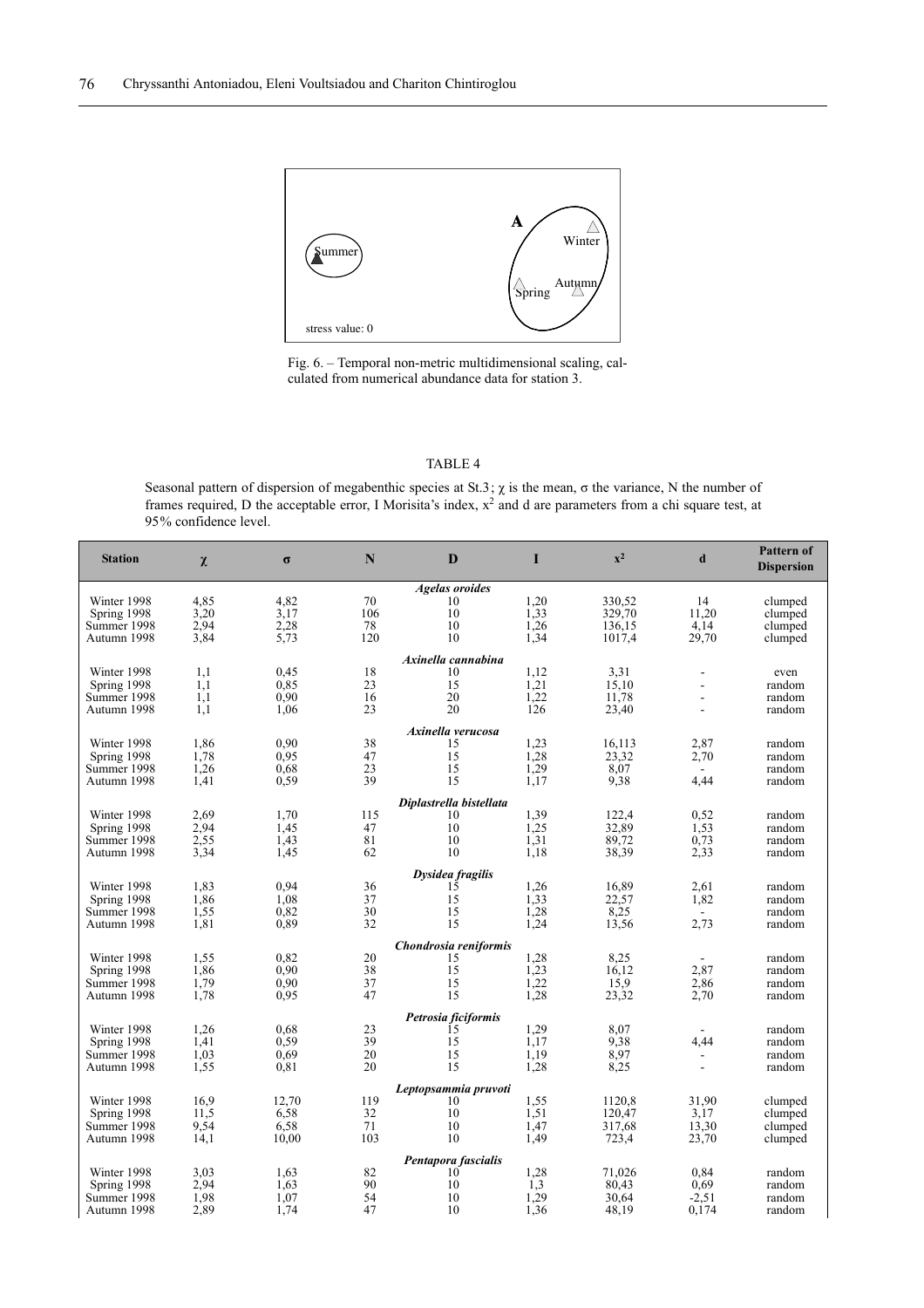| <b>Station</b> | $\mathbf{v}$<br>$\sim$ | $\sigma$ | N  | D                     |      | $\mathbf{x}^2$ | d                        | <b>Pattern of</b><br><b>Dispersion</b> |
|----------------|------------------------|----------|----|-----------------------|------|----------------|--------------------------|----------------------------------------|
|                |                        |          |    | Halocynthia papillosa |      |                |                          |                                        |
| Winter 1998    | 1,37                   | 0,42     | 12 | 10                    | 1,21 | 1,54           | ٠                        | even                                   |
| Spring 1998    | 1,30                   | 0,48     | 13 | 10                    | 1,13 | 2,304          | -                        | even                                   |
| Summer 1998    | 1,14                   | 0,37     | 10 | 10                    | 1,10 | 1,20           | $\overline{\phantom{a}}$ | even                                   |
| Autumn 1998    | 1,23                   | 0,53     | 18 | 10                    | 1,19 | 4,11           | $\overline{\phantom{a}}$ | even                                   |
|                |                        |          |    | Microcosmus sabatieri |      |                |                          |                                        |
| Winter 1998    | 1,12                   | 0,48     | 18 | 10                    | 1.19 | 3,70           | -                        | even                                   |
| Spring 1998    | 1,08                   | 0,46     |    | 10                    | 1.16 | 3,33           | $\overline{\phantom{a}}$ | even                                   |
| Summer 1998    | 1,30                   | 0,48     | 13 | 10                    | 1,13 | 2,12           | $\overline{\phantom{a}}$ | even                                   |
| Autumn 1998    | 1,22                   | 0,62     | 10 | 15                    | 1,22 | 3,15           | $\overline{\phantom{a}}$ | even                                   |

Seasonal pattern of dispersion of megabenthic species at St.3;  $\chi$  is the mean,  $\sigma$  the variance, N the number of frames required, D the acceptable error, I Morisita's index,  $x^2$  and d are parameters from a chi square test, at 95% confidence level.

#### **DISCUSSION**

The eight sponges studied in the present work are all common Mediterranean species, previously reported from the Aegean Sea (PÉRÈS & PICARD, 1958; KOUKOURAS et al., 1985, 1998; PANSINI et al*.*, 2000; VOULTSIADOU, 2005). Most of them have been characterized as sciaphilic species inhabiting the sciaphilic algae, the coralligenous and the semi-dark cave communities (PÉRÈS & PICARD, 1958; BIBILONI et al., 1989; URIZ et al., 1992; GARRABOU et al., 2002). The species *C. reniformis*, *P. ficiformis* and *I. variabilis* have been found also in the community of photophilic algae (URIZ et al*.*, 1992), while *A. cannabina* was also found in *Posidonia oceanica* meadows (KOUKOURAS et al., 1996). The scleractinian *L. pruvoti* is a solitary species, widespread throughout the Mediterranean, vertically distributed to the lower sublittoral zone and showing a preference to shaded conditions (VAFIDIS et al*.*, 1997). The bryozoan *P. fascialis* is well distributed in the Mediterranean (SALA et al*.*, 1996) and seems to prefer the depth range of 30 - 60 m in the Eastern basin. The friable structure of its colonies governs its ecological niche (MOISETTE, 1988), limiting its presence in relatively sheltered areas, where food for this suspension-feeding organism is provided by the moderate water flow. Finally, the two ascidians, *H. papillosa* and *M. sabatieri*, are considered as Mediterranean endemics (KOUKOURAS et al*.*, 1995). Both are solitary and prefer the most exposed sites. Their strong rhizoids help them withstand strong water currents, which facilitate their nutrition (MONNIOT, 1965).

The diversity of the megabenthos increased in vertical cliffs, especially for sponges and anthozoans. This result is in accordance to the reported positive influence of reduced light conditions and also to the detrimental effects of intense sedimentation, which is much heavier in horizontal surfaces (GLASBY, 1999; PANSINI et al., 2000; BELL & SMITH, 2004).

The faunistic similarity among the three cliff profile groups was high, since in all sites the sponges *A. oroides* and *D. bistellata* dominated. However, the quantitative analyses of the megabenthic species at each site revealed a considerable spatial variation. Three discernible facies were documented in relation to the cliff profile, which has been considered as one of the determining factors for the range of distribution of the megabenthos on hard substrates (PANSINI et al*.*, 2000; BELL & SMITH, 2004). The first facies was recorded on vertical cliffs, the second one on a shallow bio-constructed, gently sloping cliff (dead colonies of the scleractinian *Cladocora caespitosa*) and the third on moderately inclined cliffs. The population density for the two dominant sponge species was found to be higher at the steeper cliffs. Furthermore, increased abundances of the sponge *C. reniformis*, the scleractinian *L. pruvoti* and the bryozoan *P. fascialis* were noted in the first facies, of the sponge *P. ficiformis* in the second, and of the sponge *A. cannabina* and the tunicate *H. papillosa* in the third one.

The dispersion pattern of sessile megabenthic species appeared to be random in most cases, but with certain exceptions. For one, the specific ecological needs of some species, e.g. the sciaphilic nature of *A. oroides* and *L. pruvoti*, led to a clumped dispersion. At shaded conditions clumped dispersions seemed to prevail, as the percentage of clumped species was positively correlated to decreasing levels of shading (MARTI et al*.*, 2004a). For the two ascidians, *H. papillosa* and *M. sabatieri*, the even distribution that was observed may be the result of a territorial behaviour, commonly observed among solitary tunicates (MONNIOT et al*.*, 1991). Another behavioral factor that may influence the dispersion of adults in many sponge, bryozoan and ascidian species may be the selectivity towards settlement surfaces that the larval stages of these organisms show (FROMONT, 1994; WIECZOREK & TODD, 1997; BHAUD, 2000). Furthermore, spatial competition among sessile species also plays a decisive role in their final distribution, as do other biotic interactions such as trophic relations, predation and physical disturbances (GARRABOU et al., 1998, 2002; GARRABOU & ZABALA, 2001; BELL et al*.*, 2003; BELL & SMITH, 2004; MARTI et al*.*, 2004b).

Some authors have reported a seasonality in algal-dominated communities from the lower sublittoral zone, which is weak compared to the one of the upper sublittoral, e.g. above 15 m (GARRABOU et al*.*, 2002; MARTI et al*.*, 2004a, 2004b; ANTONIADOU et al*.*, 2004c). Temporal variations observed in the present work were limited to the discrimination of summer samples, when a significant decline in population density of the scleractinian *Leptopsammia pruvoti* (species responsible for the seasonal differentiation) was observed. This decline did not affect the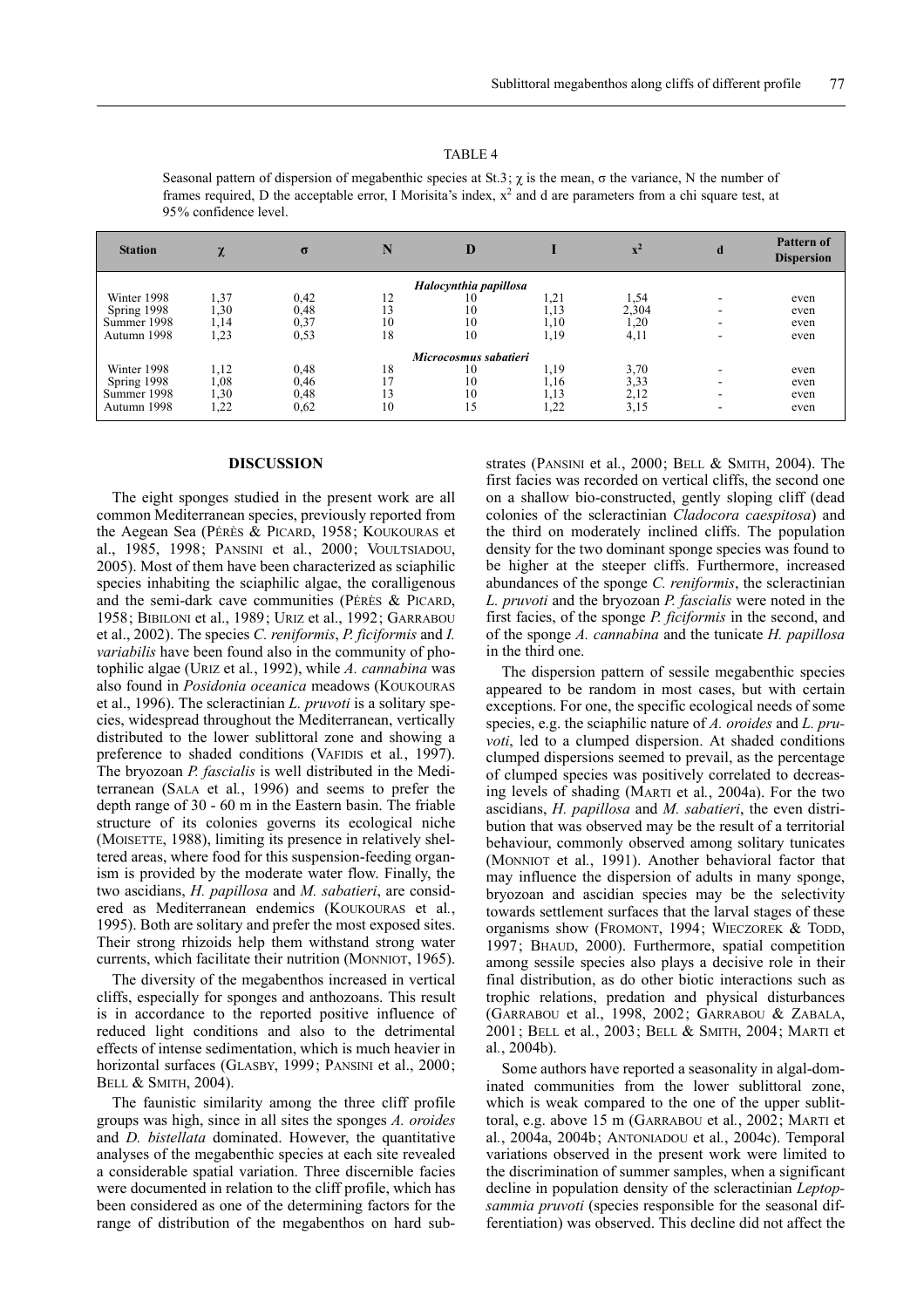annual pattern of dispersion of the species, which remained clumped, or its abundance in deeper waters, which remained increased (personal observations). Population density of the sponge *Agelas oroides* decreased slightly in summer, although the clumped pattern of dispersion was left unaffected. This algal-dominated community, in contrast to the animal dominated one (coralligenous) of deeper waters (below 50 m in the study area), is generally characterized by a seasonal growth of algae in late spring and summer, which overgrow several animal species (GARRABOU et al*.*, 2002). Therefore, the recorded decrease in population density of *L. pruvoti* and *A. oroides* could possibly be a sampling artefact due to algal overgrowth (PEREZ et al*.*, 2000), a known limitation of visual sampling. However, the dominant (in terms of percent cover) algal species, i.e. the rhodomelacea *Womersleyella setacea* (Hollenberg) R.E. Norris, showed a rather stable coverage throughout the year (ANTONIADOU et al*.*, 2004c), as this species is capable of a continuous asexual reproduction (ATHANASSIADIS, 1997). Algal growth can easily obscure smaller animal species like *L. pruvoti*, a fact not necessarily detrimental for the animal, as its population upturns in autumn. As a result, *L. pruvoti* is probably not completely overgrown by algae, but instead masked enough to be visually missed (GARRABOU et al*.*, 2002). Another explanation could be the well documented increased "fall out" of several sessile species (mainly sponges in summer) occurring in temperate sublittoral cliffs (BELL et al*.*, 2003). This holds true mostly for *A. oroides*, which due to its large massive form is more likely to be damaged by the activities of free-living motile species, such as wrasses (BELL et al*.*, 2003), which are a major part of the fish population in the study area (unpublished data). Additionally, SCUBA diving activities significantly increase in the area in summer, resulting in many animal species being detached, especially those with a 3-D morphology (SALA et al*.*, 1996; GARRABOU et al*.*, 1998; BELL et al., 2003).

The studied algal-dominated community hosted a large number of megabenthic species and had variability more apparent in the spatial than in the temporal scale. Cliff profile was the greater factor influencing spatial variability, with vertical cliffs being the most diverse. Taking into account the fragility of these habitats and the potential damage that diving activities can cause to them (SALA et al., 1996; GARRABOU et al., 1998; BELL et al*.*, 2003), a detailed study of these communities would provide us with much needed information in order to come up with an efficient and viable management plan.

#### **REFERENCES**

- ANTONIADOU, C. & C. CHINTIROGLOU (2005). Biodiversity of zoobenthic hard-substrate sublittoral communities in the Eastern Mediterranean (North Aegean Sea). *Estur. Coast. Shelf Sci.*, 62 : 637-653.
- ANTONIADOU, C., E. VOULTSIADOU & C. CHINTIROGLOU (2004a). On the ecology of several megabenthic species from the sciaphilic algae community (North Aegean Sea, Greece). *Rapp. Comm. Int. Mer Médit.*, 37 : 476-476.
- ANTONIADOU, C., C. CHINTIROGLOU, E. VOULTSIADOU & D. VAFI-DIS (2004b). First assessment of the natural stock of *Microcosmus sabatieri* in South Aegean (Greece). *Rapp. Comm. Int. Mer Médit.*, 37 : 477-477.
- ANTONIADOU, C., A. NICOLAIDOU & C. CHINTIROGLOU (2004c). Polychaetes associated with the sciaphilic alga community in the northern Aegean Sea : spatial and temporal variability. *Helg. Mar. Res.*, 58 : 168-182.
- ATHANASSIADIS, A. (1997). North Aegean Marine Algae IV. *Womersleyella setacea* (Hollenberg) R.E. Norris (Rhodophyta, Ceramiales). *Botanica Marina*, 40 : 473-476.
- AUGIER, H. (1982). Inventory and classification of marine benthic biocoenoses of the Mediterranean. Strasburg Council of Europe, Publication Section. *Nat. Environ*. 25 : 1-57.
- BAKUS, J. (1990). *Quantitative ecology and marine biology*. Balkema, Rotterdam.
- BELL, J. & D. SMITH (2004). Ecology of sponge assemblages (Porifera) in the Wakatobi region, south-east Sulawesi, Indonesia : richness and abundance. *J. Mar. Biol. Ass. U.K.*, 84 : 581-591.
- BELL, J., D. BARNES, C. SHAW, A. HEALLY & A. FARRELL (2003). Seasonal "fall out" of sessile macro-fauna from submarine cliffs : quantification, causes and implications. *J. Mar. Biol. Ass. U.K.*, 83 : 1199-1208.
- BELLAN-SANTINI, D., J.C. LACAZE & C. POIZAT (1994). *Les biocénoses marines et littorales de Méditerranée, synthèse, menaces et perspectives*. Secrétariat de la faune et de la flore. Collection Patrimoines Naturels n. 19. Série Patrimoine écologique. Paris.
- BHAUD, M. (2000). Two contradictory elements determine invertebrate recruitment : dispersion of larvae and spatial restrictions on adults. *Oceanol. Acta,* 23 : 409-422.
- BIBILONI, A., M. URIZ & J.M. GILI (1989). Sponge communities in three submarine caves of the Balearic Islands (Western Mediterranean) : adaptations and faunistic composition. *P.S.Z.N.I. : Mar. Ecol.*, 10 : 317-334.
- BOUDOURESQUE, C.F. & M. VERLAQUE (2002). Biological pollution in the Mediterranean Sea : invasive versus introduced macrophytes. *Mar. Poll. Bull.*, 44 : 32-38.
- CHINTIROGLOU, C., C. ANTONIADOU, D. VAFIDIS & D. KOUTSOU-BAS (2005). Zoobenthos – Hard substrata communities. In : PAPATHANASSIOU & (eds), *State of the Hellenic Marine Environment*, Hellenic Center for Marine Research, Athens : 247-253.
- CLARKE, K.R. & R.M. WARWICK (1994). *Change in marine communities : an approach to statistical analysis and interpretation*. Natural Environmet Research Council, UK.
- ELLIOT, J.M. (1971). *Some methods for the statistical analysis of samples of benthic invertebrates.* Freshwater : Biological Association, Scientific Publication, UK.
- FROMONT, J. (1994). The reproductive biology of tropical species of Haplosclerida and Petrosida on the Great Barrier Reef. In : VAN SOEST, VAN KEMPEN & BRAEKMAN (eds). *Sponges in Time and Space*. Balkema, Rotterdam : 307-311.
- GARRABOU, J. & M. ZABALA (2001). Growth dynamics in four Mediterranean Demosponges. *Estuar. Coast. Shelf Science*, 52 : 293-303.
- GARRABOU J. & J.G. HARMELIN (2002). A 20-year study on life history traits of a harvested long-lived temperate coral in the NW Mediterranean : insights into conservation and management needs. *J. Anim. Ecol.*, 71 : 966-978.
- GARRABOU J., E. SALA, A. ARCAS & M. ZABALA (1998). The impact of diving on rocky sublittoral communities : A case study of a bryozoan population. *Cons. Biol.*, 12 : 302-312.
- GARRABOU, J., E. BALLESTEROS & M. ZABALA (2002). Structure and dynamics of north-western Mediterranean rocky benthic communities along a depth gradient. *Estuar. Coast. Shelf Science*, 55 : 493-508.
- GLASBY, T.M. (1999). Effects of shading on subtidal epibiotic assemblages. *J. Exp. Mar. Biol. Ecol.*, 234 : 275-290.
- HISCOCK, K. (1987). Practical methods for monitoring rocky shore communities. In : KUIPER J. & W.J. VAN DEN BRINK